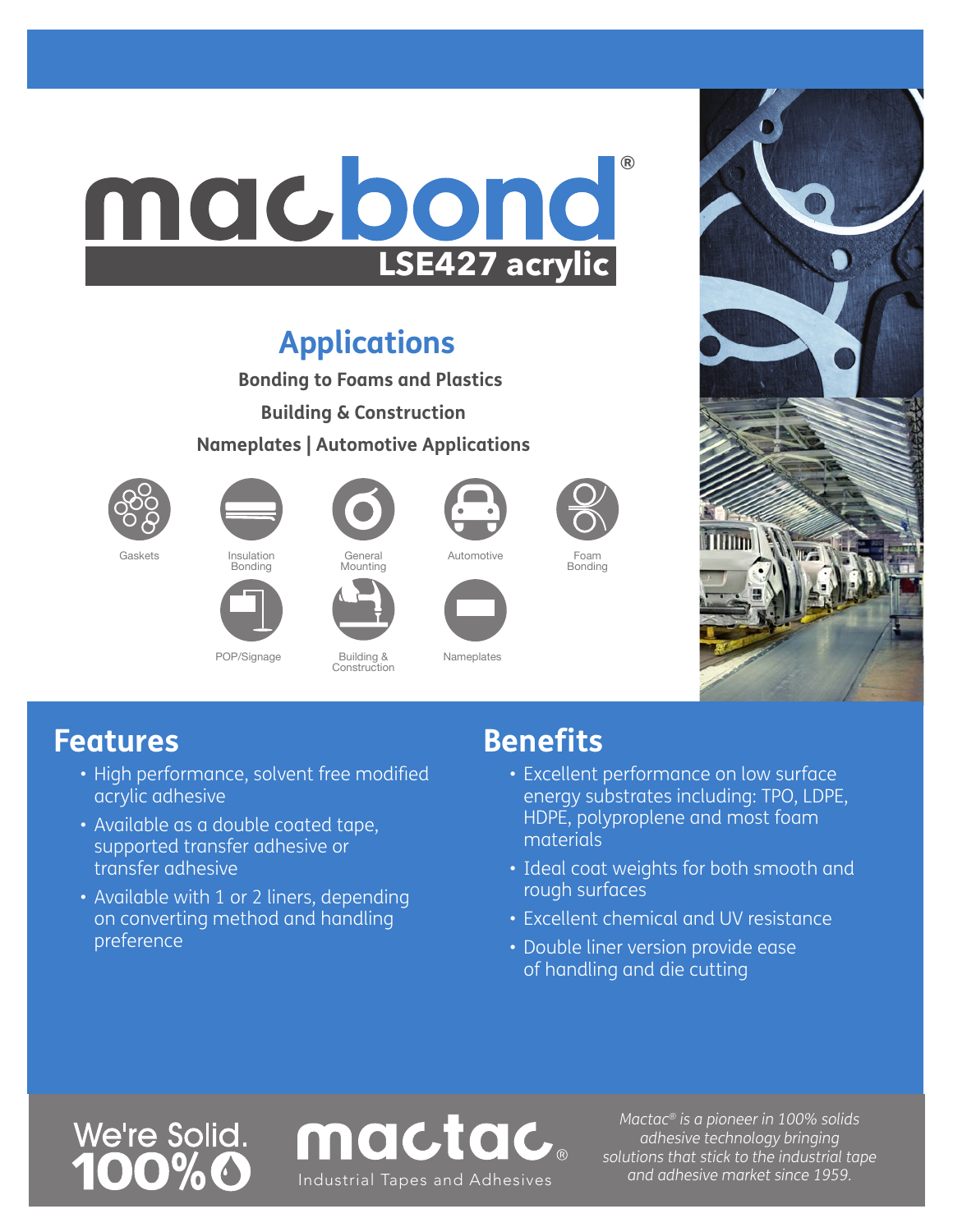### <u>nacbol</u> ®nd **LSE427 acrylic**

*Outperforms the Competition*





Result information reported in charts above is lbs/in

### *Maintains Adhesion After Chemical Exposure*

| <b>Chemical and Water Resistance</b> |                      |                             |  |  |  |  |
|--------------------------------------|----------------------|-----------------------------|--|--|--|--|
| <b>Stainless Steel Substrate</b>     | <b>Exposure Time</b> | <b>Peel Values (lbs/in)</b> |  |  |  |  |
| Gasoline (87)                        | 1 Hour               | 7.2                         |  |  |  |  |
| <b>MEK</b>                           | 1 Hour               | 5.4                         |  |  |  |  |
| <b>Weak Acid</b>                     | 4 Hours              | 5.0                         |  |  |  |  |
| <b>Weak Base</b>                     | 4 Hours              | 4.3                         |  |  |  |  |
| Motor Oil (10W30) @ 120°F            | 72 Hours             | 7.5                         |  |  |  |  |
| Water                                | 100 Hours            | 4.5                         |  |  |  |  |
| Salt Water (5%)                      | 72 Hours             | 6.4                         |  |  |  |  |
| <b>Enviromental Testing</b>          |                      |                             |  |  |  |  |
| 90°F and 90% RH                      | 168 Hours            | 7.0                         |  |  |  |  |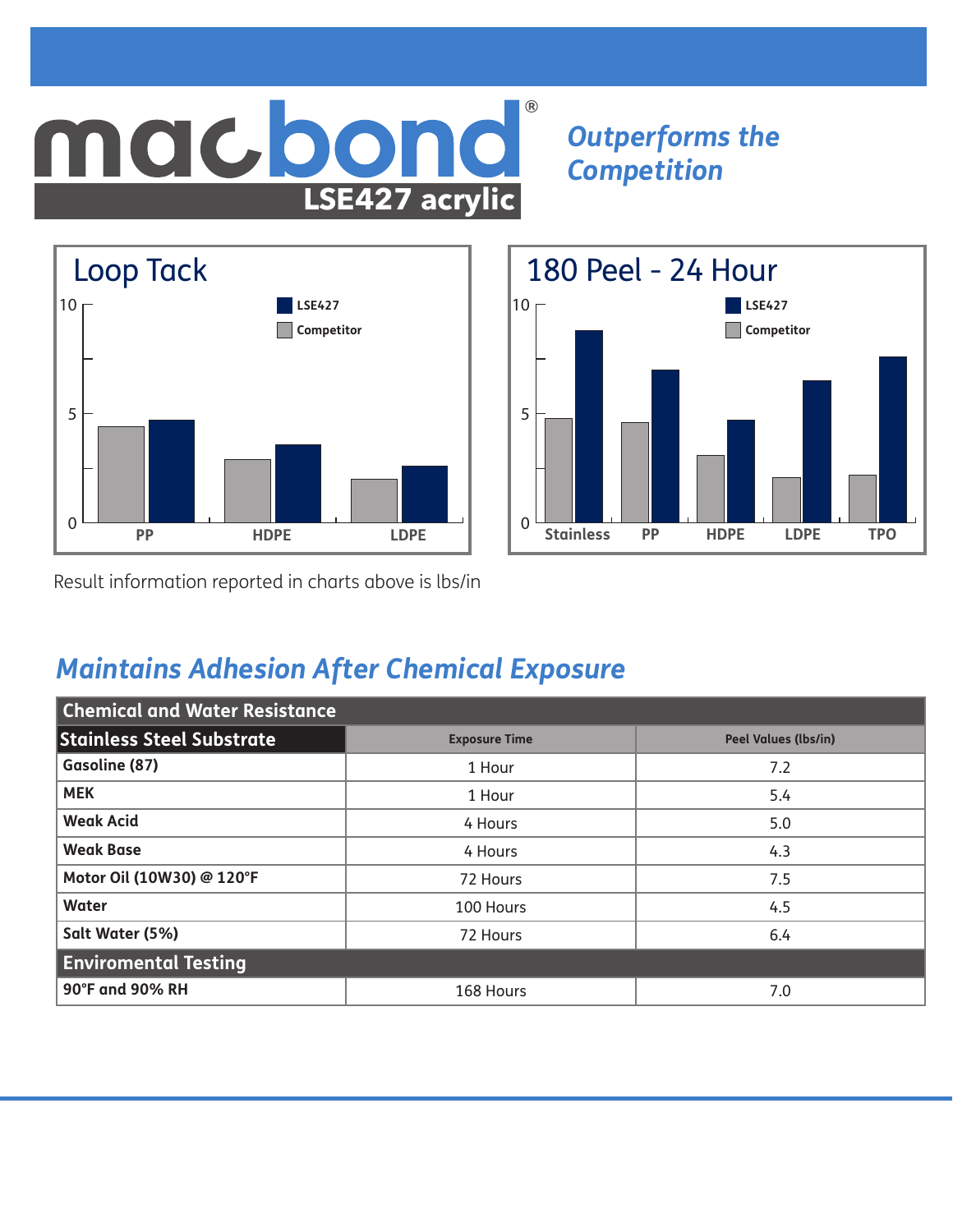#### **Application Temperature +50°F** Service Temperature **-40°F** - 350°F

|                                    |                    |                |                            |                 | Peel Performance (lbs/in) |             |            | <b>Shear</b> |
|------------------------------------|--------------------|----------------|----------------------------|-----------------|---------------------------|-------------|------------|--------------|
|                                    | <b>Part Number</b> | <b>Carrier</b> | <b>Coat Weight</b><br>mils | Liner (s)       | <b>Stainless</b>          | <b>HDPE</b> | <b>TPO</b> | <b>Hours</b> |
| <b>Transfer</b>                    | IF4072-72          | N/A            | 2.0                        | 72# PCK         | 8.8                       | 4.0         | 4.7        | $55+$        |
| <b>Adhesive</b>                    | IF4072-5072        | <b>NA</b>      | 2.0                        | 50# SCK/72# PCK | 8.8                       | 4.0         | 4.7        | $55+$        |
| <b>Supported</b>                   | IF4375-72          | Tissue         | 5.0                        | 72# PCK         | 9.1                       | 4.5         | 5.2        | $55+$        |
| <b>Transfer</b><br><b>Adhesive</b> | IF4375-5072        | Tissue         | 5.0                        | 50# SCK/72# PCK | 9.1                       | 4.5         | 5.2        | $55+$        |
| <b>Double</b>                      | IB4172-72          | .5 mil PET     | 1.8/1.8                    | 72# PCK         | 8.8                       | 4.1         | 4.7        | $55+$        |
| <b>Coated</b><br><b>Tapes</b>      | IB4172-5072        | .5 mil PET     | 1.8/1.8                    | 50# SCK/72# PCK | 8.8                       | 4.1         | 4.7        | $55+$        |

### **Foam Bonding Performance**

|     | Adhesive (2 mils)          | <b>Neoprene</b> | <b>EPDM</b> | Nitrile PVC      | <b>NBR-PVC-CR</b> | Polvurethane | <b>HDPE</b> | <b>LDPE</b> |
|-----|----------------------------|-----------------|-------------|------------------|-------------------|--------------|-------------|-------------|
|     | <b>LSE 427</b><br>$^{+++}$ |                 | $++++-$     | $+++++$          | $++++$            | $+++++$      |             |             |
| Key | $^{+++}$                   | Very Aggressive | $++++-$     | Foam Destruction |                   |              |             |             |